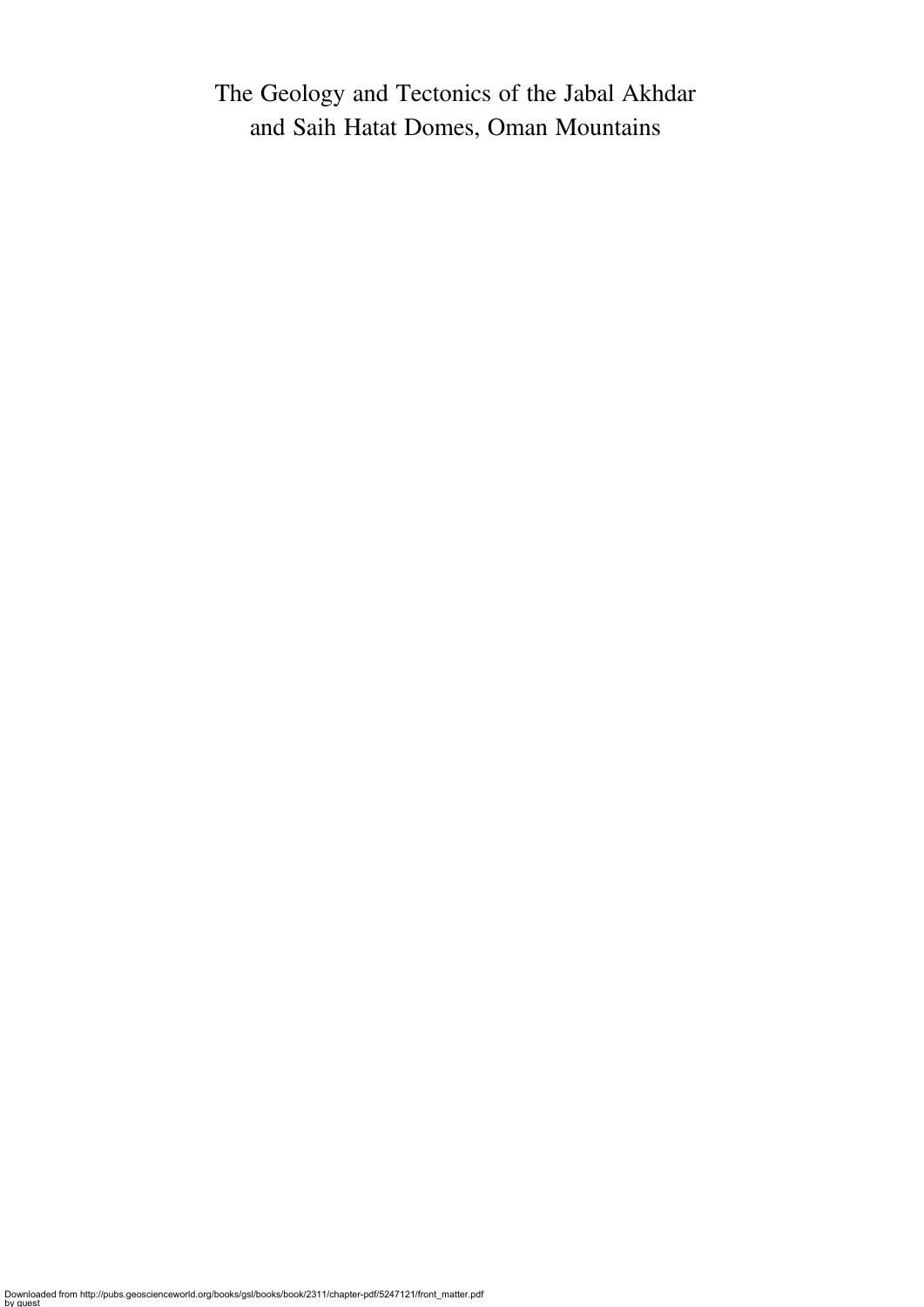### The Geological Society of London Books Editorial Committee

Chief Editor Rick Law (USA)

### Society Books Editors

Jim Griffiths (UK) Dan Le Heron (Austria) Mads Huuse (UK) Rob Knipe (UK) Phil Leat (UK) Teresa Sabato Ceraldi (UK) Lauren Simkins (US) Randell Stephenson (UK) Gabor Tari (Austria) Mark Whiteman (UK)

### Society Books Advisors

Kathakali Bhattacharyya (India) Anne-Christine Da Silva (Belgium) Xiumian Hu (China) Jasper Knight (South Africa) Spencer Lucas (USA) Dolores Pereira (Spain) Virginia Toy (Germany) Georg Zellmer (New Zealand)

### Geological Society books refereeing procedures

The scientific and production quality of the Geological Society's books matches that of its journals. Since 1997, all book proposals are reviewed by two individual experts and the Society's Books Editorial Committee. Proposals are only accepted once any identified weaknesses are addressed.

The Geological Society of London is signed up to the Committee on Publication Ethics (COPE) and follows the highest standards of publication ethics. Once a book has been accepted, the volume editors agree to follow the Society's Code of Publication Ethics and facilitate a peer review process involving two independent reviewers. This is overseen by the Society Book Editors who ensure these standards are adhered to.

Geological Society books are timely volumes in topics of current interest. Proposals are often devised by editors around a specific theme or they may arise from meetings. Irrespective of origin, editors seek additional contributions throughout the editing process to ensure that the volume is balanced and representative of the current state of the field.

### Submitting a book proposal

More information about submitting a proposal and producing a book for the Society can be found at https://www.geolsoc.org.uk/proposals

It is recommended that reference to all or part of this book should be made in one of the following ways:

Scharf, A., Mattern, F., Al-Wardi, M., Frijia, G., Moraetis, D., Pracejus, B., Bauer, W. and Cellegari, I. 2021. The Geology and Tectonics of the Jabal Akhdar and Saih Hatat Domes, Oman Mountains. Geological Society, London, Memoirs, 54, https://doi.org/10.1144/M54

Scharf, A., Mattern, F., Al-Wardi, M., Frijia, G., Moraetis, D., Pracejus, B., Bauer, W. and Cellegari, I. 2021. Tectonostratigraphy of the eastern part of the Oman mountains. Geological Society, London, Memoirs, 54, 11–44, https://doi.org/10.1144/M54.2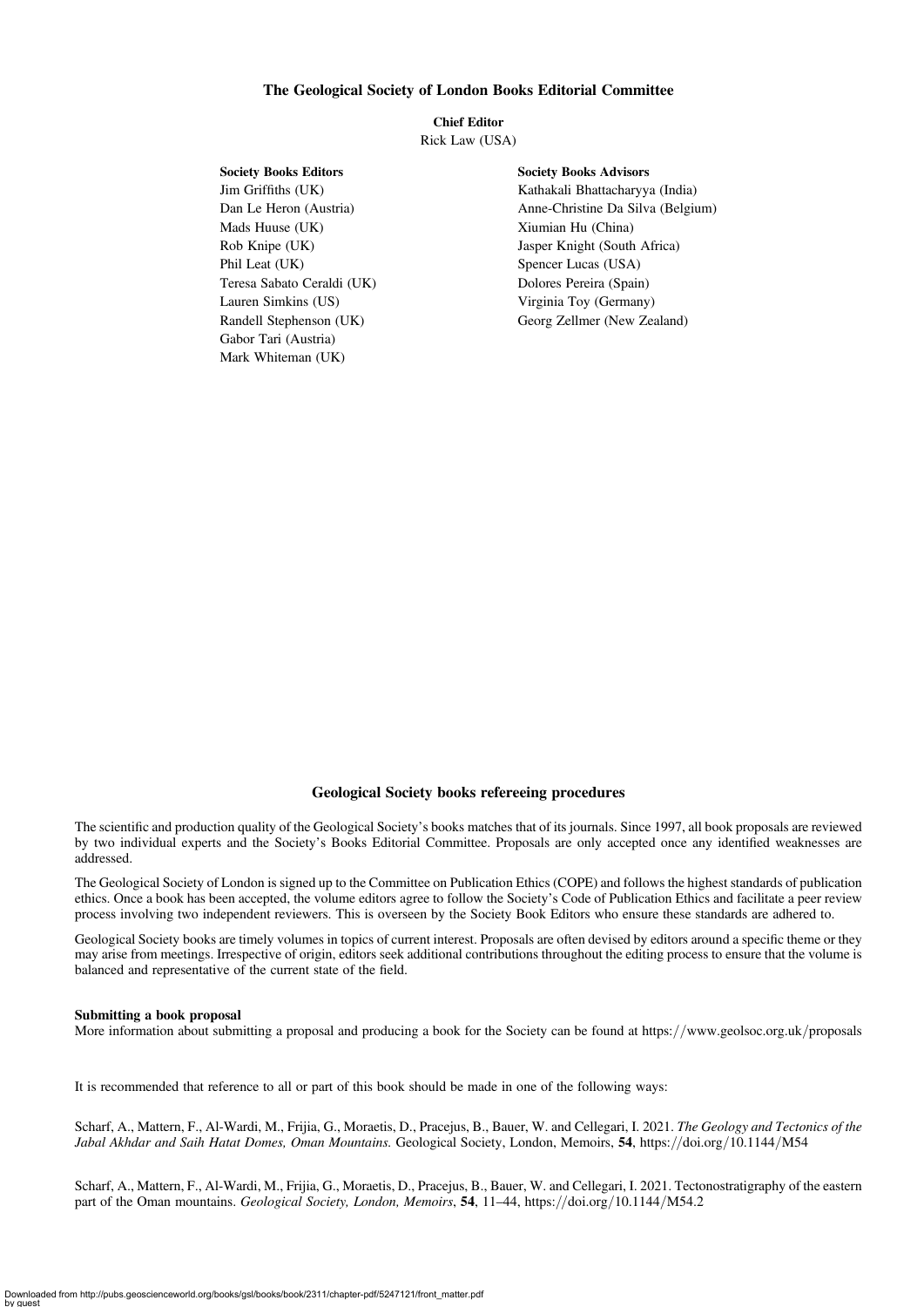# The Geology and Tectonics of the Jabal Akhdar and Saih Hatat Domes, Oman Mountains

# A. Scharf

Department of Earth Sciences, College of Science, Sultan Qaboos University, PO BOX: 36, PC 123, Al-Khod, Muscat, Sultanate of Oman

### F. Mattern

Department of Earth Sciences, College of Science, Sultan Qaboos University, PO BOX: 36, PC 123, Al-Khod, Muscat, Sultanate of Oman

# M. Al-Wardi

Department of Earth Sciences, College of Science, Sultan Qaboos University, PO BOX: 36, PC 123, Al-Khod, Muscat, Sultanate of Oman

### G. Frijia

Department of Physics and Earth Sciences, University of Ferrara, Via Saragat 1, 44122, Ferrara, Italy

# D. Moraetis

Department of Applied Physics and Astronomy, College of Sciences, University of Sharjah, PO BOX: 27272, Sharjah, United Arab Emirates

### B. Pracejus

Department of Earth Sciences, College of Science, Sultan Qaboos University, PO BOX: 36, PC 123, Al-Khod, Muscat, Sultanate of Oman

# W. Bauer

Department of Applied Geosciences, German University of Technology GUtech, PO BOX: 1816, PC 130, Halban, Sultanate of Oman

and

# I. Callegari

Department of Applied Geosciences, German University of Technology GUtech, PO BOX: 1816, PC 130, Halban, Sultanate of Oman

> 2021 Published by The Geological Society London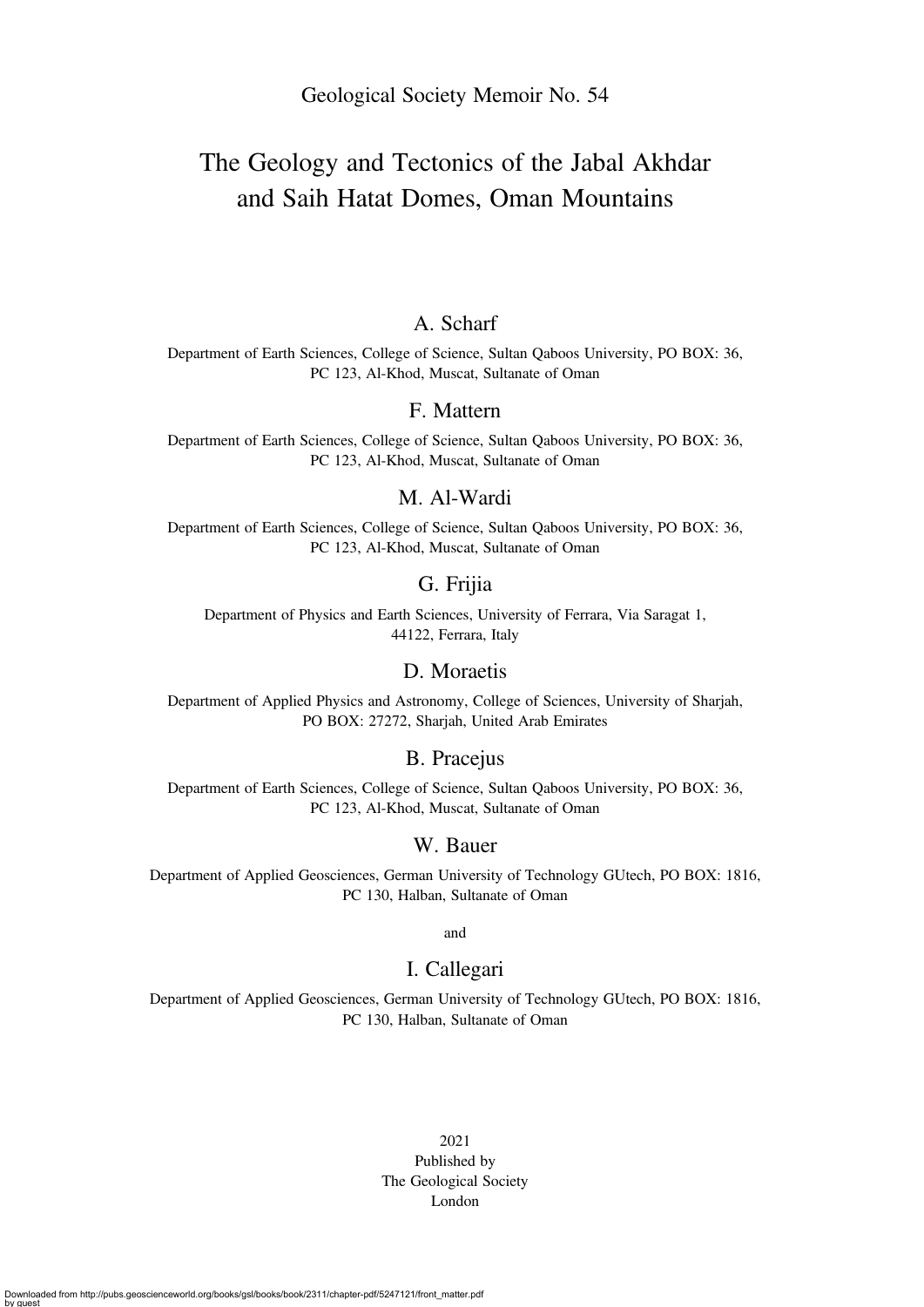### The Geological Society of London

The Geological Society of London is a not-for-profit organisation, and a registered charity (no. 210161). Our aims are to improve knowledge and understanding of the Earth, to promote Earth science education and awareness, and to promote professional excellence and ethical standards in the work of Earth scientists, for the public good. Founded in 1807, we are the oldest geological society in the world. Today, we are a world-leading communicator of Earth science – through scholarly publishing, library and information services, cutting-edge scientific conferences, education activities and outreach to the general public. We also provide impartial scientific information and evidence to support policy-making and public debate about the challenges facing humanity. For more about the Society, please go to https://www.geolsoc.org.uk/

The Geological Society Publishing House (Bath, UK) produces the Society's international journals and books, and acts as European distributor for selected publications of the American Association of Petroleum Geologists (AAPG), the Geological Society of America (GSA), the Society for Sedimentary Geology (SEPM) and the Geologists' Association (GA). GSL Fellows may purchase these societies' publications at a discount. The Society's online bookshop is at https://www.geolsoc.org.uk/bookshop

To find out about joining the Society and benefiting from substantial discounts on publications of GSL and other Societies go to https://www.geolsoc.org.uk/ membership or contact the Fellowship Department at: The Geological Society, Burlington House, Piccadilly, London W1J 0BG: Tel. +44 (0)20 7434 9944; Fax +44 (0)20 7439 8975; E-mail: enquiries@geolsoc.org.uk

For information about the Society's meetings, go to https://www.geolsoc.org.uk/events. To find out more about the Society's Corporate Patrons Scheme visit https://www.geolsoc.org.uk/patrons

#### Proposing a book

If you are interested in proposing a book then please visit: https://www.geolsoc.org.uk/proposals

Published by The Geological Society from: The Geological Society Publishing House, Unit 7, Brassmill Enterprise Centre, Brassmill Lane, Bath BA1 3JN, UK

The Lyell Collection: www.lyellcollection.org Online bookshop: www.geolsoc.org.uk/bookshop Orders: Tel. +44 (0)1225 445046, Fax +44 (0)1225 442836

The publishers make no representation, express or implied, with regard to the accuracy of the information contained in this book and cannot accept any legal responsibility for any errors or omissions that may be made.

© The Geological Society 2021. Except as otherwise permitted under the Copyright, Designs and Patents Act, 1988, this publication may only be reproduced, stored or transmitted, in any form or by any other means, with the prior permission in writing of the publisher, or in the case of reprographic reproduction, in accordance with the terms of a licence issued by the Copyright Licensing Agency in the UK, or the Copyright Clearance Center in the USA. In particular, the Society permits the making of a single photocopy of an article from this issue (under Sections 29 and 38 of this Act) for an individual for the purposes of research or private study. Open access articles, which are published under a CC-BY licence, may be re-used without permission, but subject to acknowledgement.

Full information on the Society's permissions policy can be found at https://www.geolsoc.org.uk/permissions

### British Library Cataloguing in Publication Data

A catalogue record for this book is available from the British Library. ISBN 978-1-78620-493-6 ISSN 0435-4052

### Distributors

For details of international agents and distributors see: www.geolsoc.org.uk/agentsdistributors

Typeset by Nova Techset Private Limited, Bengaluru & Chennai, India Printed and bound by CPI Group (UK) Ltd, Croydon CR0 4YY, UK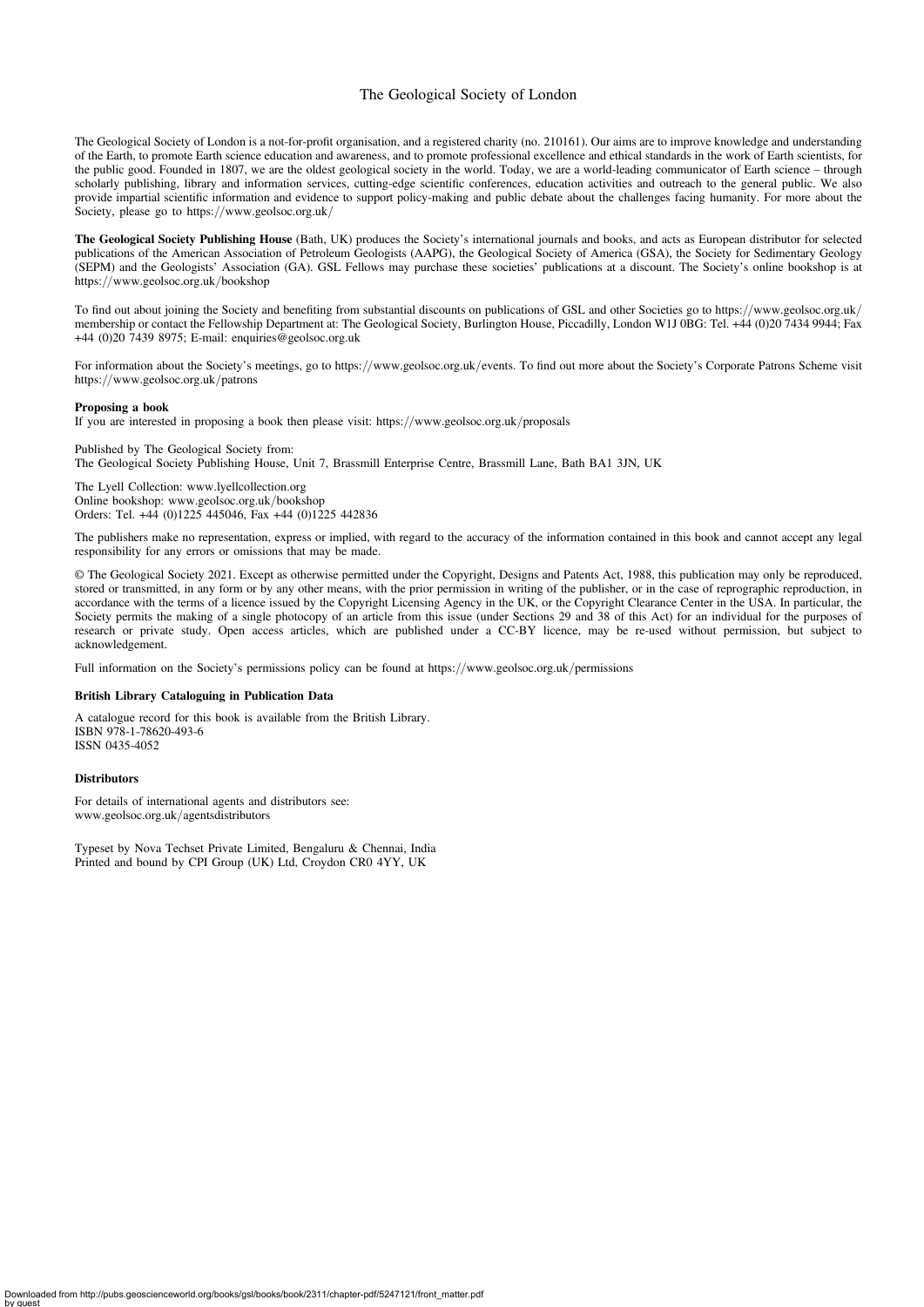# Preface

The Oman Mountains represent some of the most spectacular exposures of sedimentary, igneous and metamorphic rocks on the Arabian Peninsula with a geological history that spans over 800 million years, including spectacular outcrops that led to a better understanding of the composition of the continental and oceanic lithosphere, as well as sedimentary rocks that form reservoirs and seals in the subsurface to the south. Therefore, the Oman Mountains serve as a prime textbook example for the geological development of the southern margin of the Tethys and geological features related to obduction processes.

This volume reviews the previous geological work carried out in the Jabal Akhdar and Saih Hatat domes of the eastern Oman Mountains (or Hajar Mountains) to synthesize the scientific knowledge of this part of the country which covers an area of approximately 250 km  $\times$  125 km. A geological map has been compiled as a comprehensive tectonometamorphic synthesis. The geological map is largely based on the maps of [Béchennec](#page-5-0) et al. (1992), [Le Métour](#page-5-0) et al. [\(1992\)](#page-5-0) and Wyns et al. [\(1992\)](#page-5-0). Small inconsistencies found in the previously published maps have been corrected (for details see Appendix D (Scharf et al. 2021, Chapter 2, this Memoir)).

The first substantial study of the geology of the Oman Mountains was carried out by George Martin Lees in 1924–25 ([Lees 1928](#page-5-0)) , but it was Ken Glennie and his co-workers from Shell in the 1960s and early 1970s who made the first detailed geological map of the mountains and accounted for the geology in the light of plate tectonics. At that time, the fundamental understanding of the overall architecture of the Oman Mountains and its southern foreland had been established. Marine sediments of the Hawasina Basin and the largest and best-preserved ophiolite sequence of the world form a major part of the Oman Mountains. These rocks have since been a research focus for the international geoscientific community.

The two large tectonic windows and domes (Jabal Akhdar and Saih Hatat) provide insights into the pre-Cretaceous geological development of the southeastern corner of the Arabian Platform. These rocks have received much less attention, despite the fact that their geological record from the Cryogenian to the Cretaceous covers one of the most interesting phases of Earth's history. Here, one can study the diamictites of the 'Snowball Earth' glaciation, the most longlasting negative carbon isotope excursion of c. 17‰ during the Ediacaran ('Shuram Excursion'), the collision between East- and West-Gondwana, and post-tectonic, fossiliferous sedimentary rocks. The Permian breakup of Pangaea also affected the area, and later, during the Late Cretaceous, this eastern margin of the Arabian Platform was dragged down into a subduction zone and then became overridden by the Hawasina nappes and the famous Semail Ophiolite.

Comprehensive geological mapping of the surface outcrops of Oman by teams of the French Geological Survey, BRGM, published many works during the second half of the 1980s and first half of the 1990s, leading to a better understanding of the geology in two tectonic windows (domes) in the mountains and adjoining areas. The remarkable socio-economic transformation of the Sultanate with a rapidly improving infrastructure made once extremely isolated and remote wadis accessible, resulting in an ever-increasing number of publications covering the geology of this region.

The authors of this book are university teachers and researchers in structural geology/tectonics, regional geology, geodynamics, mineralogy/petrology, geochemistry, basin analysis, sedimentology and stratigraphy at two institutions with geoscience programs: the Sultan Qaboos University (SQU) and the German University of Technology in Oman (GUtech). Two authors recently moved to the University of Ferrara (Italy) and University of Sharjah (UAE). A multitude of geoscientific information is spread over an enormously wide range of journals and books, not all of them are readily available. In a first attempt to summarize the knowledge of the Jabal Akhdar and Saih Hatat tectonic windows, a review paper was prepared, but the scope soon exceeded the limitations of many journals, especially regarding the amount of text, illustrations and the inclusion of oversized maps/charts which were required for a better understanding.

This book provides a comprehensive overview and review of the geology and tectonic development of the eastern Oman Mountains and is written for ongoing geologists and professionals who want to work in this area. However, not all aspects can be discussed at length. Thus, we provide the original sources for further details. The compiled geological map depicts an overview of the different formations/units and is coordinated with the text. The original BRGM maps at a scale of 1: 250 000 and 1: 100 000 contain more details and information. Thus, they are indispensable for proper research and field investigations. Our compiled map is not meant to substitute the original maps; rather, it provides a comprehensive overview, ready to hand.We hope that this work will stimulate the continuation of research in the Jabal Akhdar and Saih Hatat domes as well as the surrounding areas and provide a new generation of Omani and international geologists with an overview of existing studies, and with a thorough and up-to-date background information of the relevant literature.

Finally, we would like to thank many colleagues from many different institutes for helpful discussions about several topics. They have been thanked in the acknowledgements.

> The authors Muscat, Oman, March 2020

#### Content summary

We present a compiled geological/tectonic map of the Jabal Akhdar and Saih Hatat domes and their surroundings, accompanied with crustal-scale cross-sections, kinematic plate reconstructions, and a comprehensive tectono-stratigraphic chart. Our work is largely based on reviewing the literature and complemented by our own investigations, observations and ideas.

The Neoproterozoic is the oldest geological era recorded in the rocks of the study area, and probably witnessed four orogenies, two during the early Cambrian (Cadomian and Angudan), one Late Paleozoic (the enigmatic 'Hercynian Orogeny') and one during the Late Cretaceous (Semail Ophiolite obduction and related processes, referred to as the 'Semail Orogeny'). Furthermore, the study area was affected by at least three Neoproterozoic to earliest Cambrian rifting events (Abu Mahara, Nafun and Fara), a Mid-Ordovician rift event, a latest Paleozoic rifting event (breakup of Pangaea), a late Jurassic rifting event associated with opening of an ocean basin east of Oman and latest Cretaceous to Cenozoic extensional events (orogenic collapse of the Oman Mountains).

The Neoproterozoic to earliest Cambrian extensional events are locally recorded by associated volcanic rocks and extensional structures. The Cadomian Orogeny with an NE–SW-directed stress field has been recently recognized and is associated with tight folds in the Neoproterozoic formations of the western Jabal Akhdar Dome. The Angudan event is recorded by map-scale folds and thrusts of the Jabal Akhdar Dome, indicating a SE–NW direction of compression. The origin/age of these folds has been reinterpreted from 'Hercynian' in the past to Angudan at present. The 'Hercynian' event is characterized mainly by large-scale arch and basin formation as well as block faulting. The latest Paleozoic breakup of Gondwana is well documented by the occurrence of large mafic bodies and volcaniclastics in pre-Permian formations and the Permian Saiq Formation of the Saih Hatat Dome. Oman was situated at an overall passive margin during the Permo-Mesozoic until the late Cretaceous. As an exception, an ocean basin formed between Oman and India during the late Jurassic, leading to some uplift and deformation in northern Oman.

The passive margin changed into an active margin during late Cretaceous. During the Cretaceous, the latest orogeny started probably with Albian intra-oceanic subduction within the Neo-Tethys Ocean, proximal to the Arabian margin. This subduction zone matured, and a self-sustained subduction zone formed during the Cenomanian. This event created new oceanic lithosphere along and above a subduction zone. The supra-subduction spreading center with the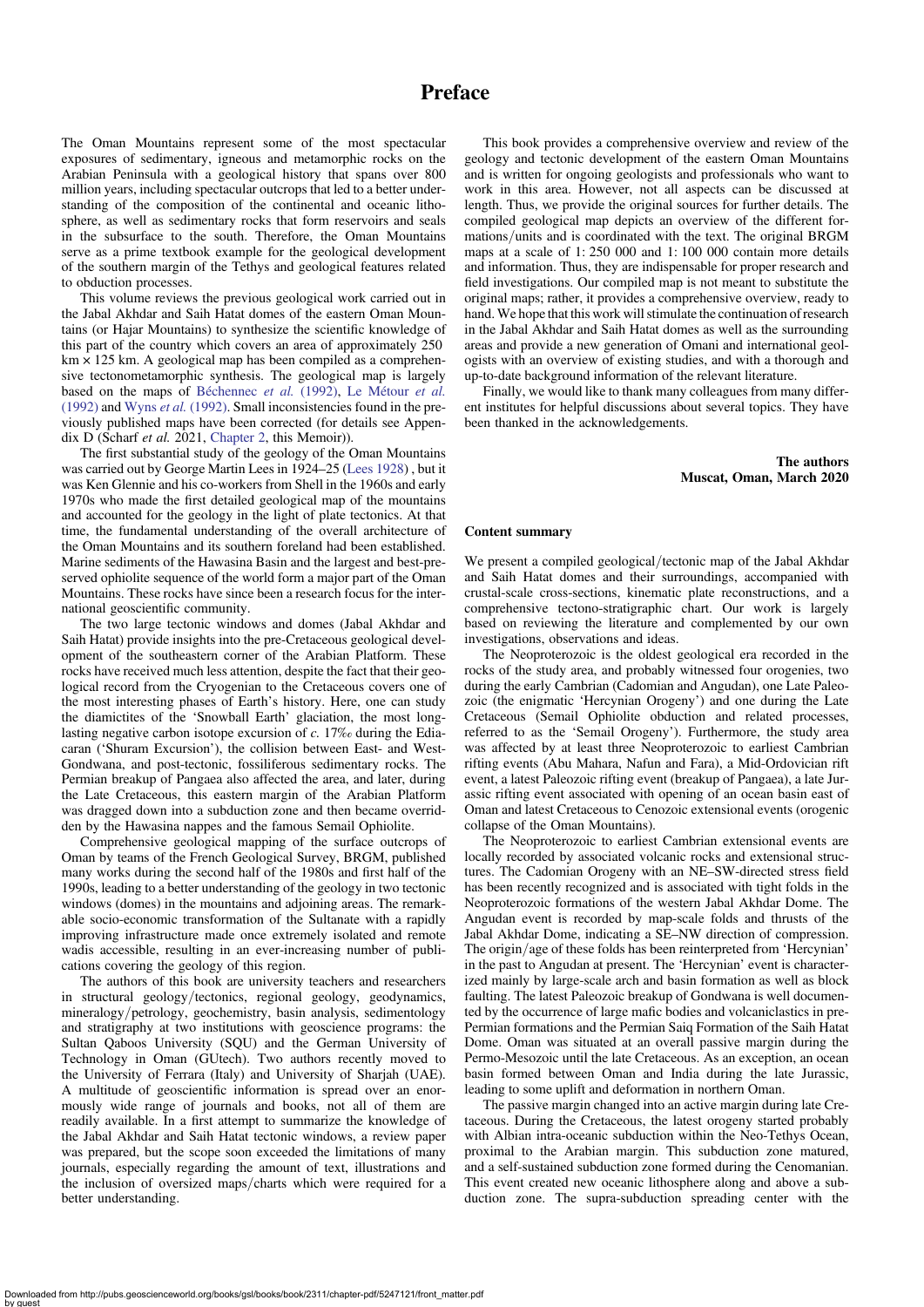<span id="page-5-0"></span>entire ophiolite rotated clockwise during the obduction. SW-directed thrusting led to obduction of the Semail Ophiolite which advanced over a distance of some c. 550–600 km over Arabia's passive margin (Hawasina Basin) and the Arabian Platform until the Maastrichtian. A possibly migrating foreland basin (Aruma Basin) in front of the advancing ophiolite formed within the Arabian Platform since the Turonian. During obduction, the extended Arabian continental crust and its attached Neo-Tethyan oceanic lithosphere were subducted northeastward to greater depths (minimum of 80 km), and parts of the continental rocks were metamorphosed to eclogite-facies conditions. Once the allochthonous rocks reached the Arabian Platform during the Late Cretaceous, the oceanic lithosphere separated from the continental lithosphere (possible slab breakoff), resulting in rapid exhumation of the continental Arabian Crust of the Saih Hatat area. Important postobduction tectonics occurred during the Late Eocene to Early Miocene with the final exhumation of the Jabal Akhdar and Saih Hatat domes. The onset of this process precedes the continent-continent collision in the Zagros Mountain Belt. The two domes exhibit Permo-Mesozoic sedimentary rocks of the Arabian Platform on their flanks and Neoproterozoic metasedimentary rocks in their cores. Minor sub-recent to recent tectonics in the study area are reflected by earthquakes, uplift of a series of marine terraces, hot springs, and significant present-day wadi incisions.

#### References

- Béchennec, F., Roger, J., Le Métour, J. and Wyns, R. 1992. Geological map of Seeb, sheet NF 40-03, scale 1:250 000, with explanatory notes. Directorate General of Minerals, Oman Ministry of Petroleum and Minerals.
- Lees, G.M. 1928. The geology and tectonics of Oman and parts of southeastern Arabia. Quarterly Journal of the Geological Society of London, 84, 585–670, https://doi.org/10.1144/GSL. JGS.1928.084.01-04.24
- Le Métour, J.F., Béchennec, F., Roger, J. and Wyns, R. 1992. Geological map of Muscat, sheet NF40-04, scale 1:250 000, with explanatory notes. Directorate General of Minerals, Oman Ministry of Petroleum and Minerals.
- Scharf, A., Mattern, F., Al-Wardi, M., Frijia, G., Moraetis, D., Pracejus, B., Bauer, W. and Cellegari, I. 2021. Appendices to: The Geology and Tectonics of the Jabal Akhdar and Saih Hatat Domes, Oman Mountains. Geological Society, London, Memoirs, 54, 113–117; foldout, https://doi.org/10.1144/M54.7
- Wyns, R., Béchennec, F., Le Métour, J. and Roger, J. 1992. Geological map of Tiwi, sheet NF40-8B, scale 1:100 000, with explanatory notes. Directorate General of Minerals, Oman Ministry of Petroleum and Minerals.